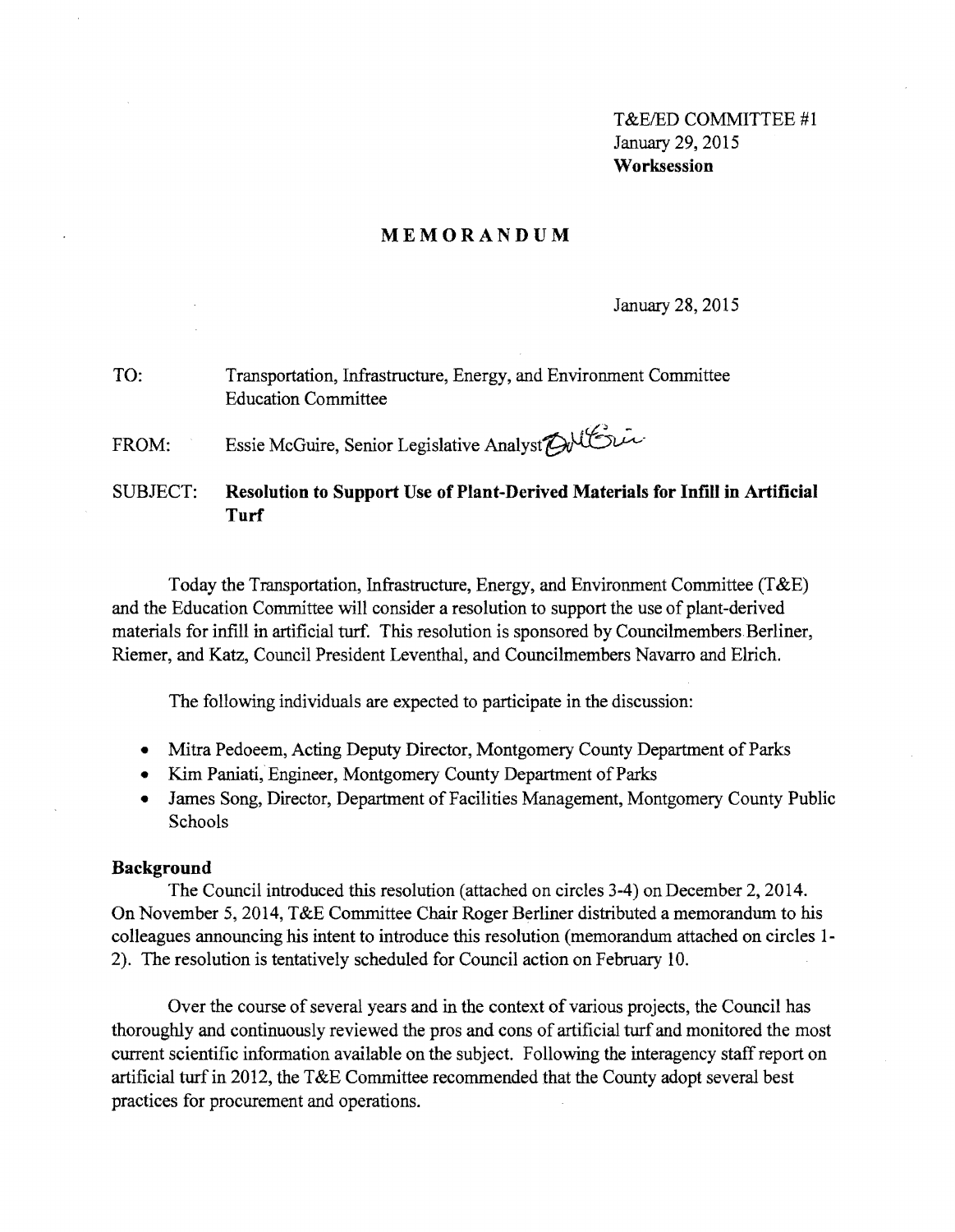The Council has also continuously expressed interest in alternative technology in the area ofinfill material other than crumb rubber. As noted in T&E Committee Chair Berliner's memorandum, in the fall some Councilmembers and staff visited the newly opened artificial turf field at Lakelands Park in the City of Gaithersburg. That field uses a plant-based infill comprised of a mix of coconut fiber, cork, and rice husks. Plant-based infill materials offer the opportunity to allay ongoing community concerns about the potential unknown environmental and health risks of crumb rubber and other synthetic materials.

In preparation for this worksession, the T&E Committee Chair asked Council staff to work with the Parks Department and MCPS to more fully understand the state of the industry of alternate infill materials, including what is known about cost, availability, and performance of the materials.

### **Review of alternate infIlI materials**

Staff from the Montgomery County Department of Parks took the lead on compiling information about available alternate infill materials, and hired a consultant to provide research and subject matter assistance. The summary of this review is attached on circles 5-6. As described on circle 5, this review was a comparative assessment of infill materials available from major manufacturers and was not an attempt to comprehensively analyze every available product. As such it provides useful overview performance and cost information and an understanding of some of the operational features specific to plant-based infill. There remain many questions that will have to be addressed in the course of a more project-specific design and installation process.

**In sum, staff concludes from this review that plant-based infill materials are a viable alternative and can be successfully used to build and** maintain artificial **turf fields going forward.** Both Parks and MCPS have stated their commitment to pursuing alternate infill materials in future field installations. The next two projects are likely to be the Winston Churchill HS stadium field and a playing field at the Laytonia Recreational Park. Given that these will be the first projects undertaken by County agencies using the plant-based infill, it will be very important to analyze and review the design, bid, and construction experience in both cases. **The Committees will want to continue to receive progress reports on these projects from the agencies as important context for subsequent projects in the future.** 

The summary on circles 3-4 provides an overview of the pros and cons of plant-based materials, features which the Committees may want to discuss in more detail with the meeting participants. The strongest advantage is the avoidance of environmental and health concerns associated with synthetic materials. An additional significant advantage is that the plant-based materials maintain cooler temperatures than crumb rubber, which is a major issue for summer playability in this area. Most of the disadvantages can be addressed through maintenance practices, and again will need to be evaluated over time in the context of actual project experience.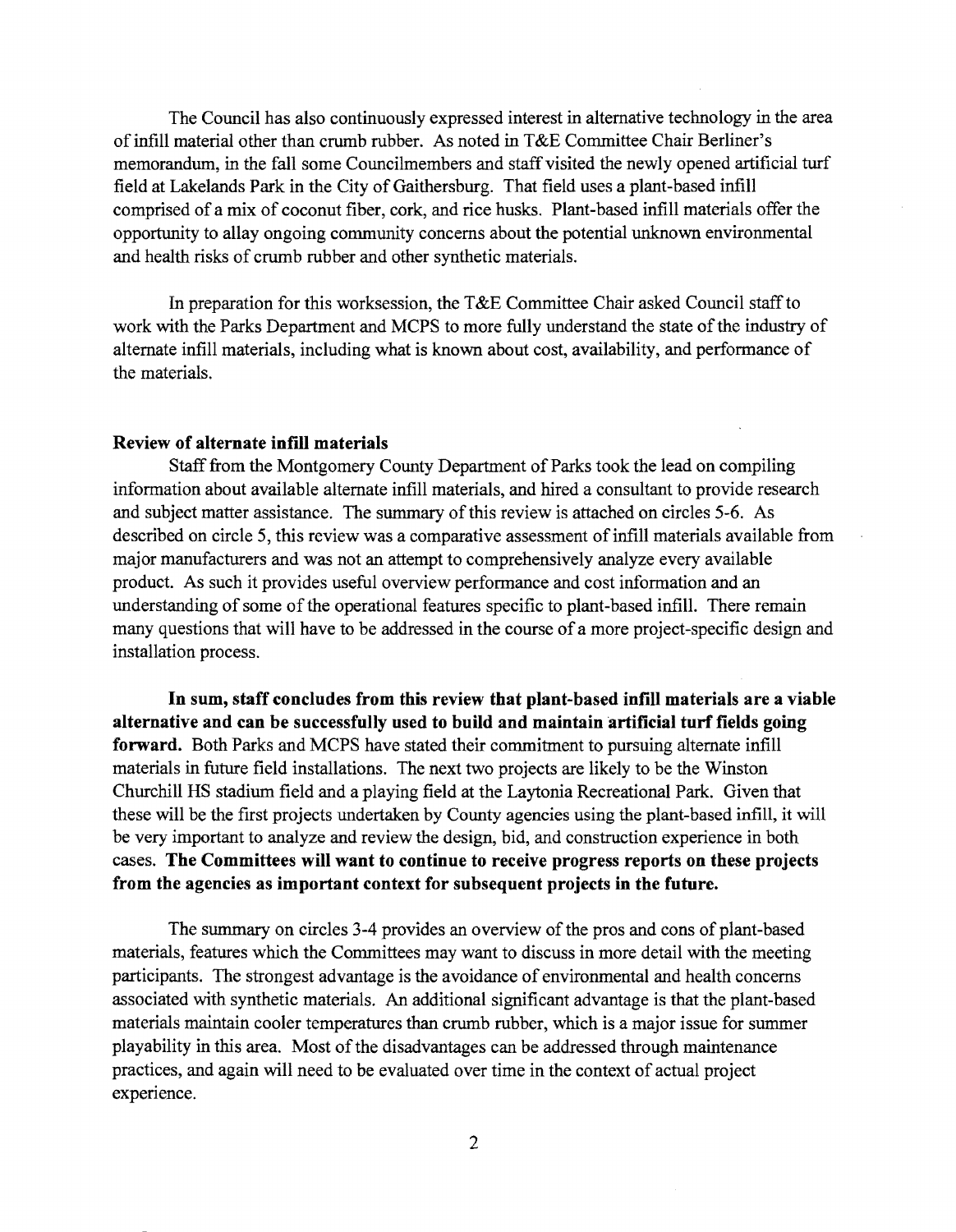The primary unknown factor at this juncture is the cost, which is estimated to be higher than crumb rubber projects due to increased cost of the infill materials and additional cost of a "shock pad" under the field, as well as an estimated higher annual cost of maintenance for the field. Council staff notes that while this is an important consideration and seems likely based on current information, each project has unique characteristics that affect the bid process and it will be difficult to assess the cost impact, positive or negative, until there is some actual experience with County projects over time.

#### **Conclusion**

Council staff thanks Parks staff for taking the lead on this review of available plant-based infill materials. The Council has had a long standing interest in artificial turf as a means to increase playing field availability and a long standing interest in identifying artificial turf field materials that would alleviate community concerns. The question posed to staff and in front of the Committees today is whether alternate infill materials appear, given current experience and information, to provide a viable, effective means to advance both interests. At this juncture, the Council can both support the agencies' intent to pursue plant-based alternate infill materials in artificial turf playing fields at this time and continue to review the results of these projects as additional information continues to become available in this evolving field.

f:\mcguire\20IS\aJtemate infill comm pckt 115.docx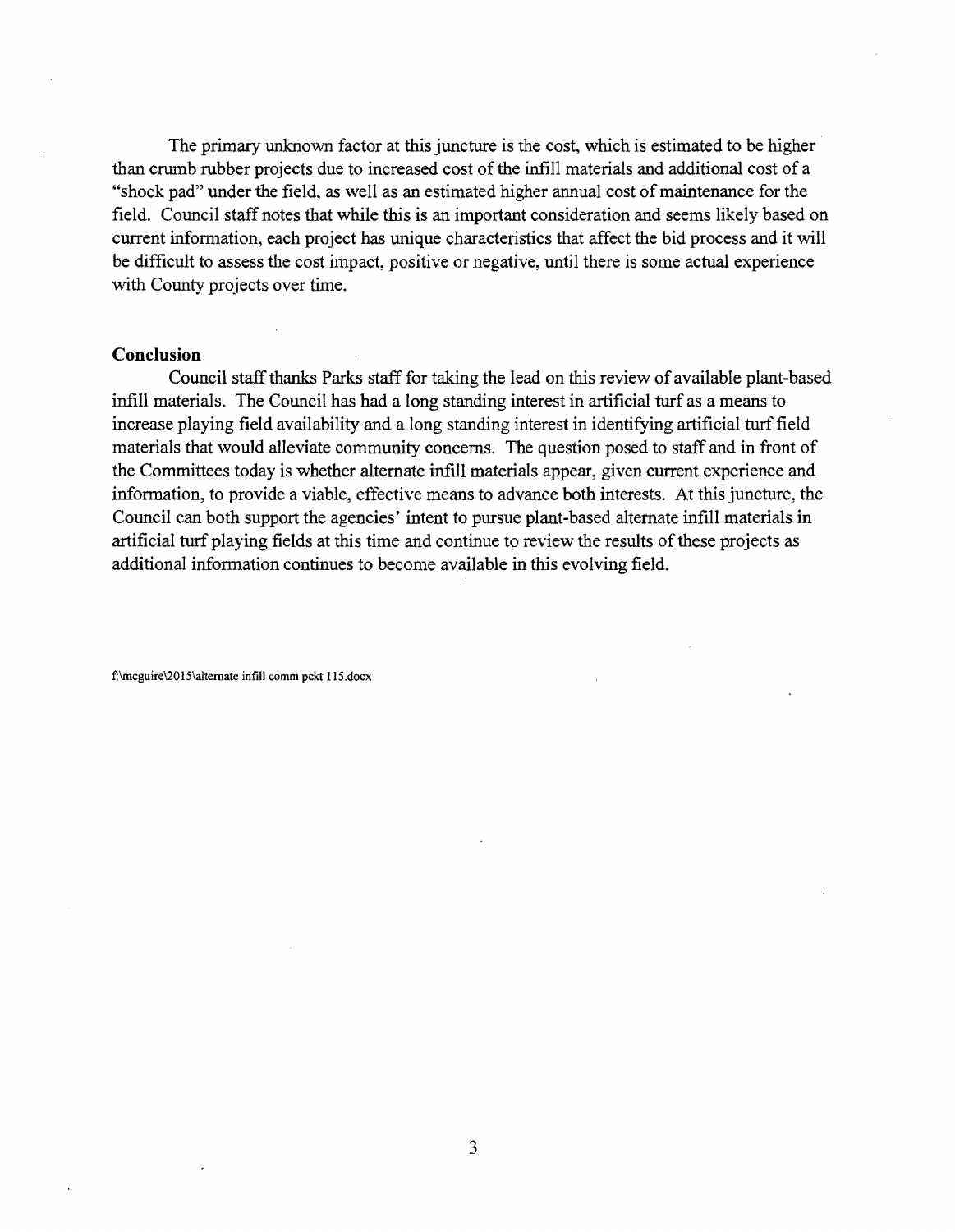

MONTGOMERY COUNTY COUNCIL ROCKVILLE, MARYLAND

ROGER BERLINER CHAIRMAN CHAIRMAN COUNCILMEMBER TRANSPORTATION, INFRASTRUCTURE DISTRICT 1 ENERGY & ENVIRONMENT COMMITTEE

### MEMORANDUM

November 5, 2014

TO: Councilmembers

FROM: Roger Berliner, Chair Transportation, Infrastructure, Energy, and Environment Committee

SUBJECT: Artificial Turf

As you know, the City of Gaithersburg recently opened an artificial turf playing field in Lakelands Park that is constructed of an organic infill material. I, along with Council Vice President Leventhal, Councilmember Andrews, and staff from several Councilmember offices, visited the field last week with Council staff, Park and Planning staff, officials and staff from the City of Gaithersburg, and representatives of the company that produces the infill material. I was very impressed with the material, the condition of the field, and the increased playability that the organic infill provides.

The Council has worked diligently for several years to understand the pros and cons of artificial turf fields and to follow the most current scientific thinking available on the health and environmental safety aspects of crumb rubber infill. Following the 2012 staffreport, the Transportation, Infrastructure, Energy & Environment Committee (T & E) recommended adopting several best procurement and operational practices to ensure that the County's approach *to* artificial turf matched the best thinking of other jurisdictions, such as San Francisco. Even so, many in our community have remained concerned about the potential risks that could come from contact with crumb rubber infill.

At this juncture, I am convinced that there are now sufficient viable alternative infill materials available that we no longer need to rely on crumb rubber infill in our effort to maximize recreational opportunities in our County. While our national environmental and health experts will continue to study synthetic materials, I believe that we can now shift our focus to installing organic infill materials that alleviate many ofthe community's concerns and provide excellent playing conditions for our young athletes.

I plan to introduce a resolution on December 2 that states the intent of the Council to endorse organic synthetic materials for use in artificial turf playing fields going forward. I will then hold a  $T \& E$ Committee discussion of this resolution in January, followed by Council action. In the interim, I have asked Council staff to work with Park and Planning and MCPS to more fully understand the state of the industry of alternate infill materials, including what options are available as well as cost and durability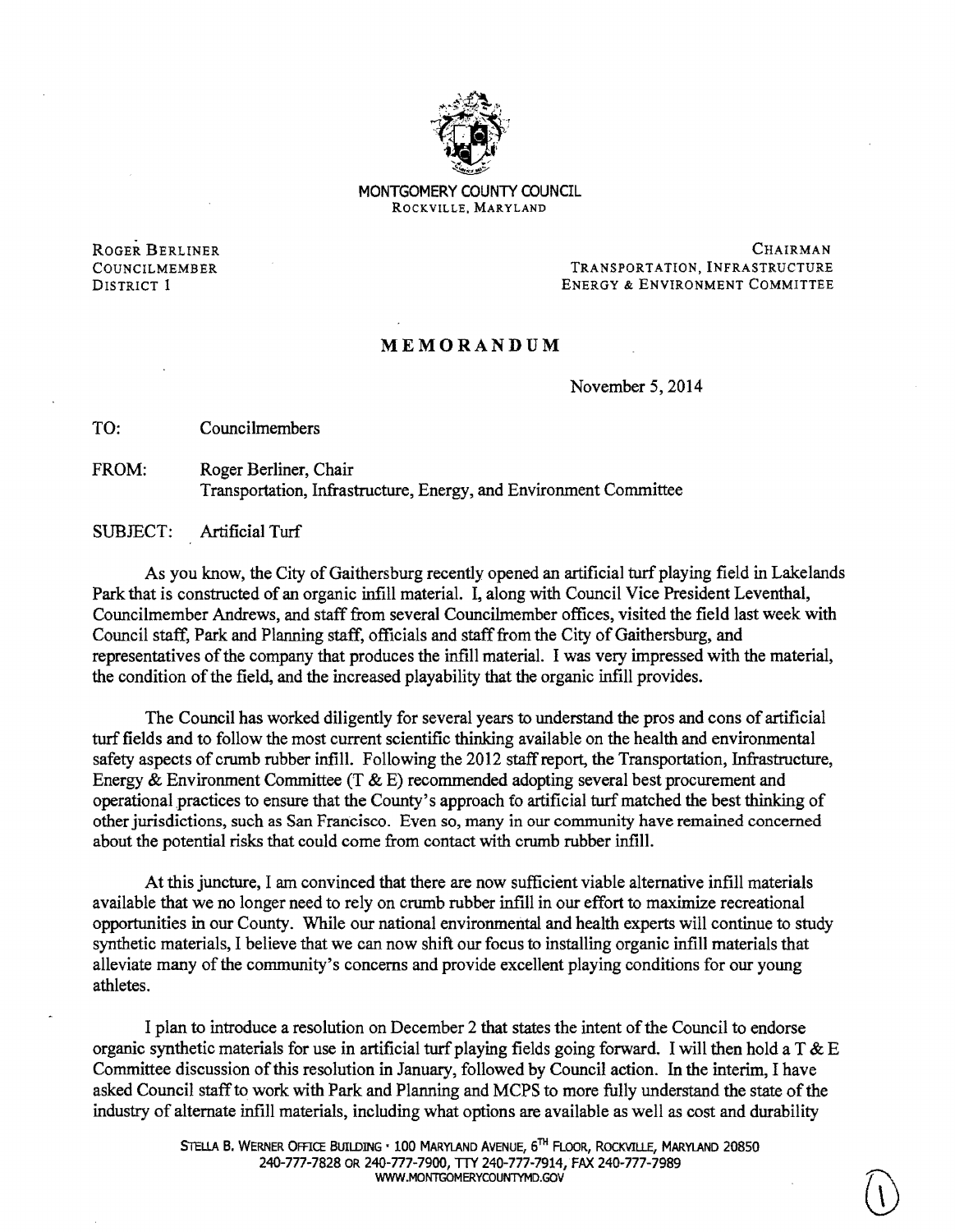information. I look forward to moving the Council's conversation about artificial turf into the next generation of science in this area.

I ask for your support of this resolution and welcome your participation in January's committee discussion.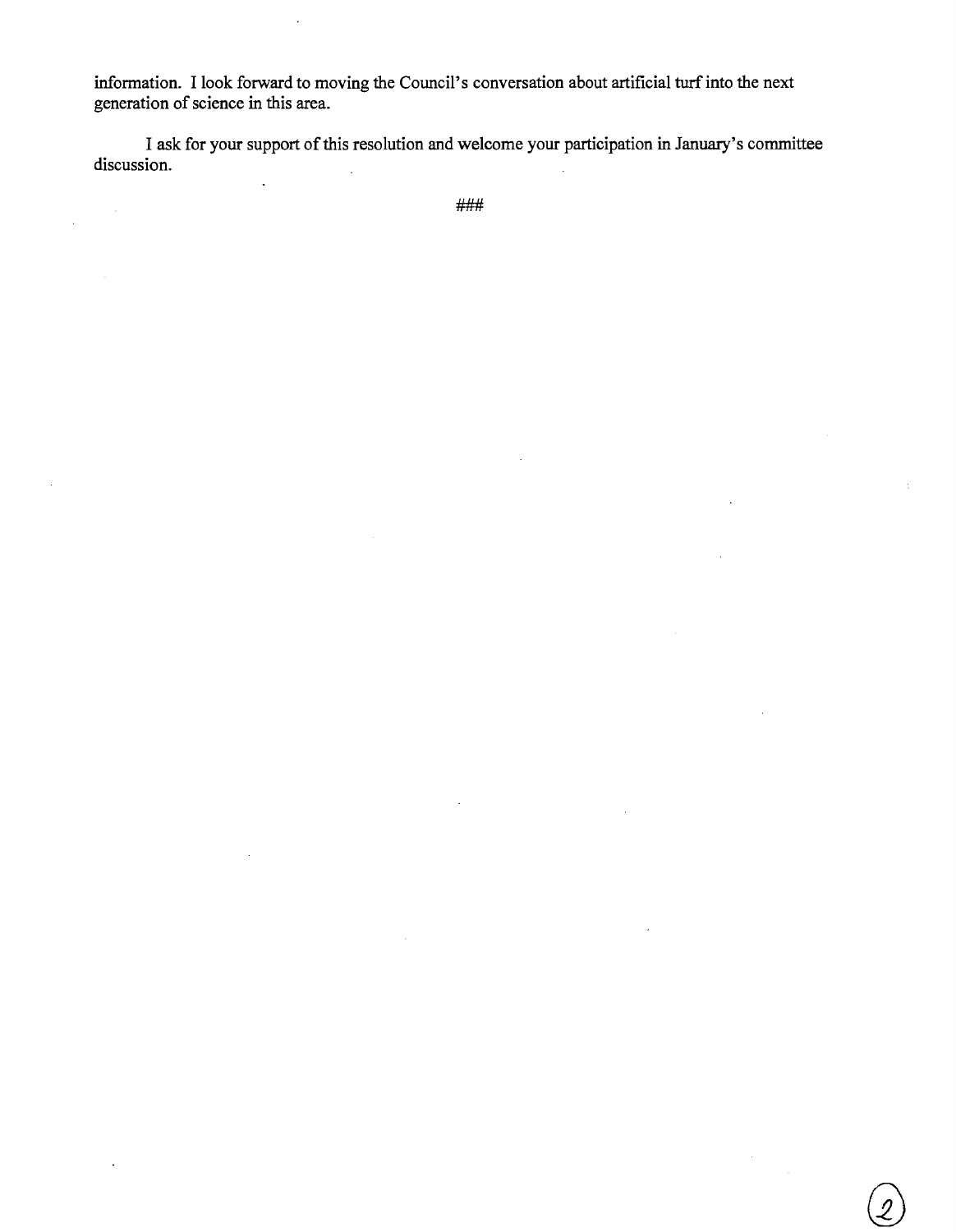Resolution No.: Introduced: Adopted:

# **COUNTY COUNCIL FOR MONTGOMERY COUNTY, MARYLAND**

By: Councilmembers Berliner, Riemer, and Katz, Council Vice President Leventhal, and Councilmember Navarro

**SUBJECT:** Use of Plant-Derived Materials for Infill in Artificial Turf Playing Fields

# **Background**

- 1. There is a very high demand for use of County playing fields for youth and adult sports and other recreational activities.
- 2. County agencies began installing artificial turf in some County playing fields to increase the hours of available use for the community and to achieve a more sustainably consistent playing surface on the field.
- 3. Since County agencies began installing artificial turf fields, the technology of infill materials has expanded and improved. There are now more types of both synthetic and plant-derived materials available in the industry. In particular, use of infill materials made from plant-derived substances resolves some environmental and heat issues related to synthetic infill materials, and may allay some community concerns about the potential unknown risks that could come from contact with synthetic infill materials.
- 4. Plant-derived infill materials for artificial turf playing fields show great promise to also afford high quality playing surfaces that can sustain significantly higher hours of use than a natural grass playing field, achieving the County's goal of increasing playing field availability for sports and recreation.
- 5. County residents, businesses, and government all need to be good stewards of the environment. County Government should lead by example with environmental initiatives to affirm the County's commitment to reduce its environmental footprint and to show that viable environmentally-friendly options are available and should be pursued whenever possible.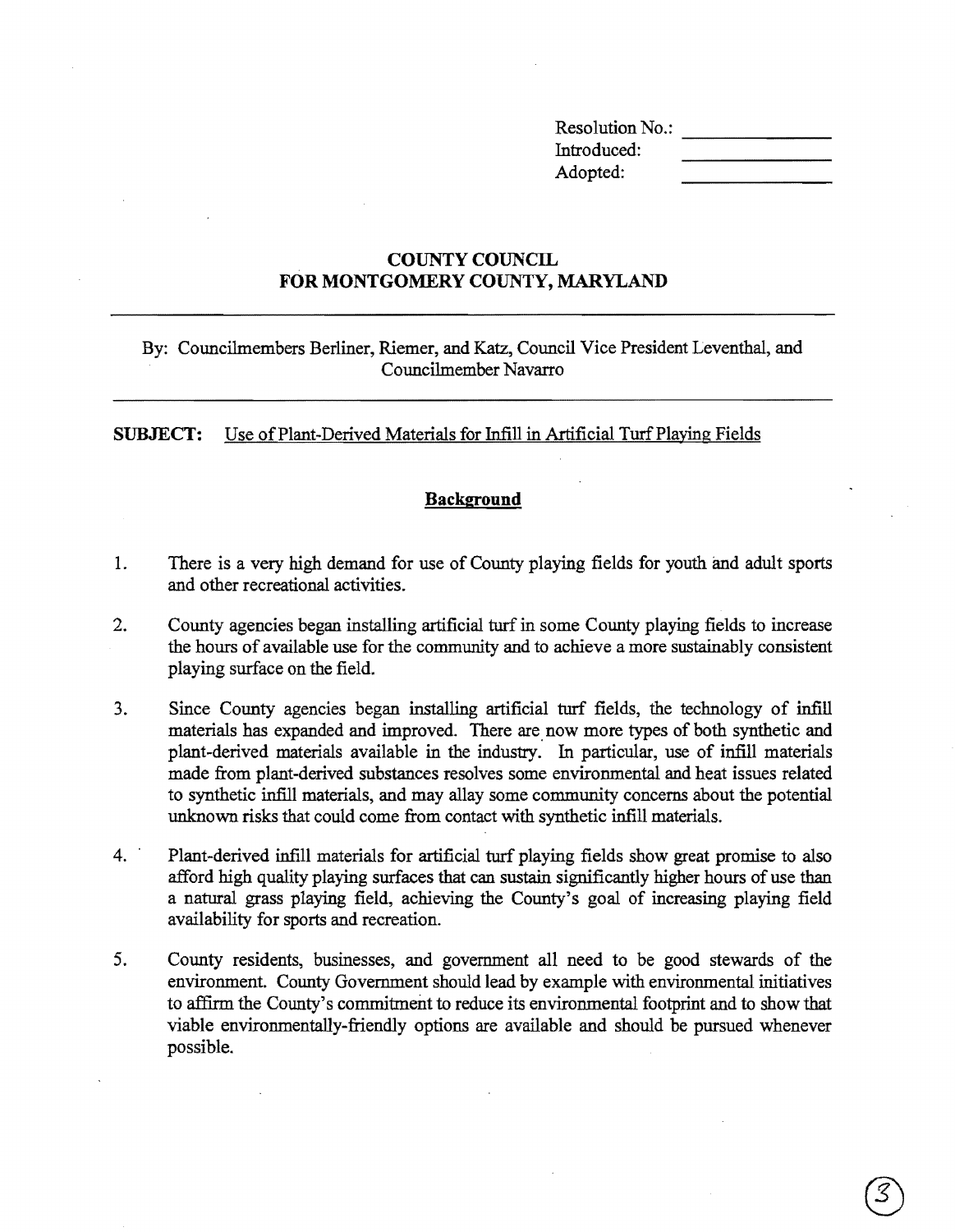$\bar{t}$ 

# **Action**

The County Council for Montgomery County, Maryland, approves the following resolution:

The Council plans to approve only the use of plant-derived infill materials for new artificial turf playing fields in projects where the County funds or contracts for the installation of a new artificial turf playing field.

 $\epsilon$ 

This is a correct copy of Council action.

 $\sim$ 

Linda M. Lauer, Clerk of the Council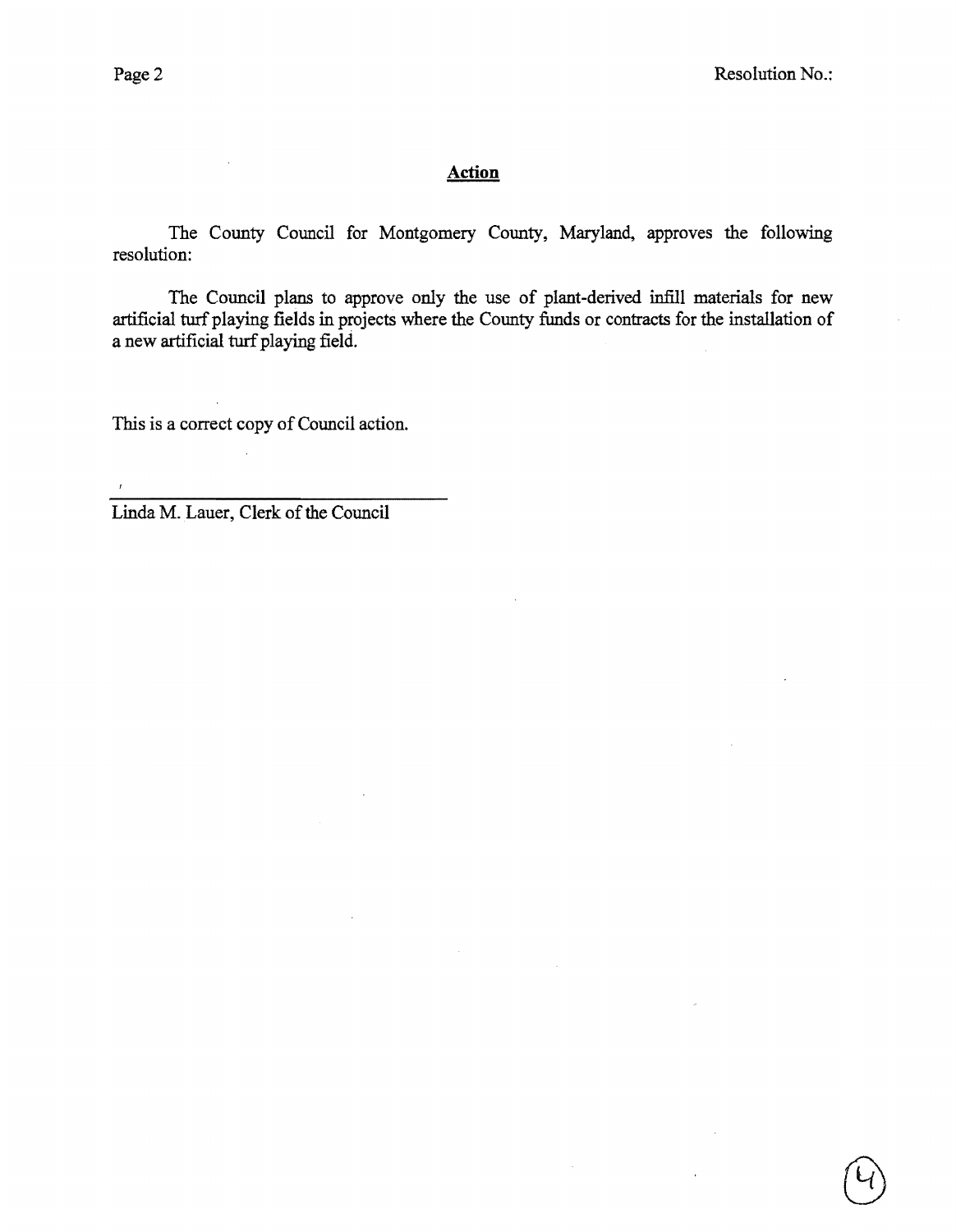### Summary of Study Results for Alternative Infills for Synthetic Turf Fields

#### January 23, 2015

In response to the County Council's request that Council staff work with Park and Planning to "more fully understand the state of the industry of alternative materials, including what options are available as well as cost and durability ...", the Department of Parks hired a consultant, Leading Design and Development, LLC, to research current alternative infill products available. We did not perform a comprehensive study to compare every available product. We included the product installed at Gaithersburg as well as other offerings by the major synthetic turf manufacturers. The information collected was obtained through anecdotal data provided by field maintenance staff and owners, product research and 3<sup>rd</sup> party testing provided by manufacturers and testing and observation by the consultant.

The alternatives currently available are generally the same as was detailed in the September 14, 2011 final report of "A Review of Benefits and Issues Associated with Natural Grass and Artificial Turf Rectangular Stadium Field". They include:

- Sand with a combination of organic material, including Cork, Coconut Fiber, and Rice Husk in varying proportions
- Rubber alternatives: Nike Grind, Thermoplastic Infill, EPDM, and Envirofill

We focused our investigation on the products that contain sand and organics. Two of the organic products, Italgreen GeoFiII (manufactured by Shaw) and InfillPro Geo (manufactured by Limonta) stand out because they have collectively installed over 800 fields in Europe and 10 in the United States. Some advantages and disadvantages for these products as compared to a traditional crumb rubber field are outlined as follows:

#### **Advantages:**

- Cooler temperatures: Manufacturers with moisture absorbing organic infill claim 30-50 degree temperature reduction in hot summer weather. If the organic material dries out then the heat reduction will be much less.
- Eliminate source of potential toxicity from crumb rubber, on the environment and health.
- Pressure distribution on foot more closely resembles natural turf than crumb rubber for improved balance and stability and reduced lower extremity injuries.
- The infll can be recycled by spreading on a grass or wooded area.
- No rubber odor.
- Organic Infill migrates less than crumb rubber since material is interlocked.
- Avoids the potential risk associated with the growing concern of the health effects of crumb rubber.
- Most of the alternative systems require a pad, greatly reducing the chance for Gmax standards to be exceeded.